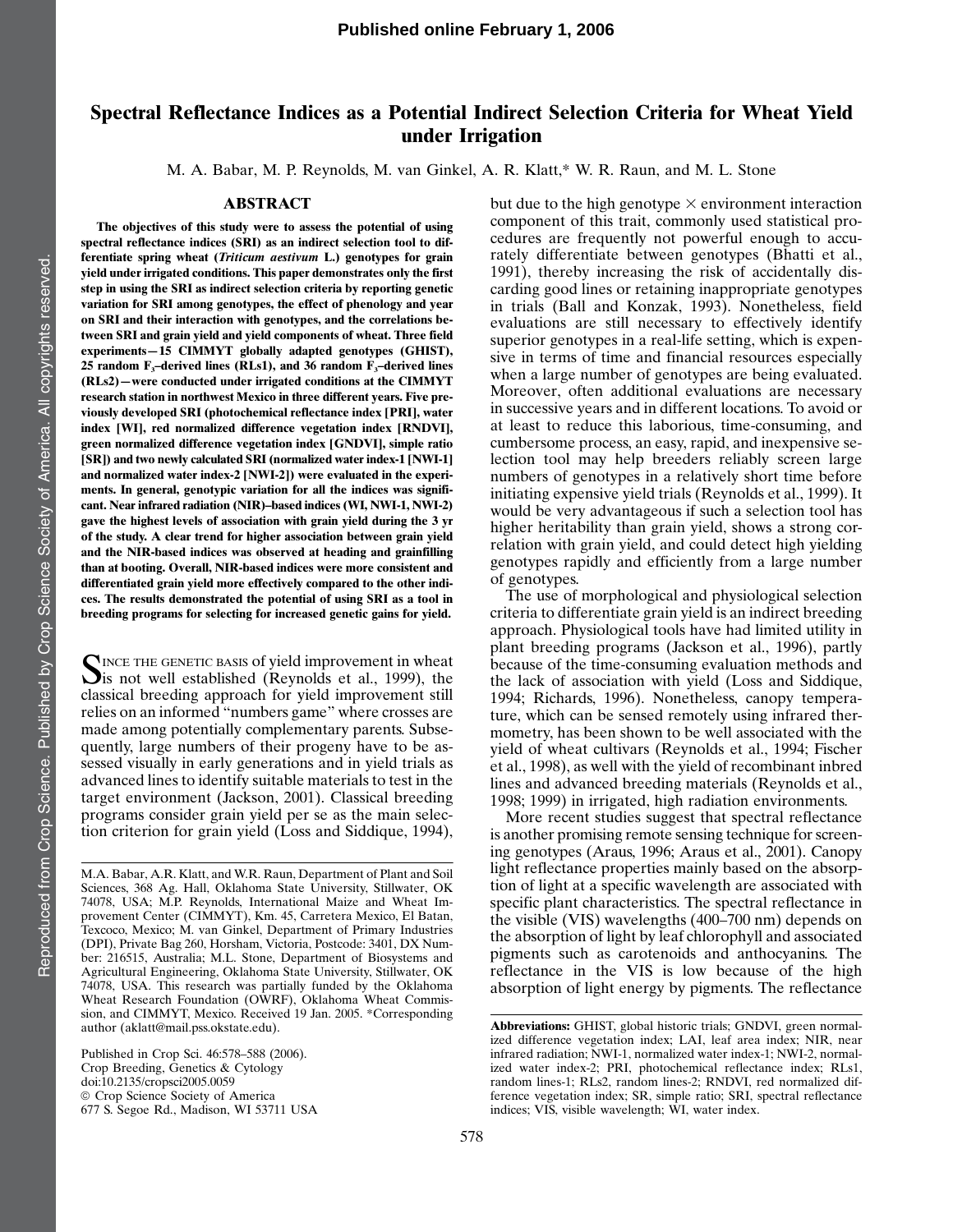of the NIR wavelengths (700–1300 nm) is high because of the multiple scattering of light by different leaf tissues (Knipling, 1970). Spectral reflectance indices were developed on the basis of simple mathematical formulae such as ratios or differences between the reflectance at given wavelengths (Araus et al., 2001). Simple ratio  $(SR = NIR/VIS)$  and normalized difference vegetation index  $[NDVI = (NIR - VIS)/(NIR + VIS)]$  were the first SRI developed, combining information from the VIS and NIR wavelengths. These indices were used to predict different vegetation parameters, such as green biomass and green leaf area index (LAI) (Tucker and Sellers, 1986). Spectral reflectance indices have also been developed based only on VIS, including the photochemical reflectance index  $[PRI = (R_{531} - R_{570})/(R_{531} + R_{570})]$ used to assess radiation use efficiency by the plants (Peñuelas et al., 1995), and also only on NIR, such as the water index ( $WI = R_{900}/R_{970}$ ) to assess water status of the canopy (Peñuelas et al., 1993). Spectral reflectance indices have been widely reported by different authors to assess different physiological conditions of the canopy such as total dry matter, LAI, photosynthetic capacity (Sellers, 1987), as well as green LAI and fraction of photosynthetically active radiation absorption (Wiegand and Richardson, 1990; Baret and Guyot, 1991; Wiegand et al., 1991). Spectral reflectance indices have also proven to be useful in the assessment of early biomass and vigor of different wheat genotypes (Elliott and Regan, 1993; Bellairs et al., 1996), water status in gerbera (Gerbera jamesonii) and barley (Hordeum vulgare L.) (Peñuelas et al., 1993, 1997), and different pigment concentrations in the leaves of soybean  $[Glycine \, max(L.)$  Merr.] (Chappelle et al., 1992). The potential for using SRI to predict inseason grain yield have also been reported in wheat (Raun et al., 2001) and in maize (Zea mays L.) (Osborne et al., 2002) under water-stressed environments.

Attempts have been made to evaluate the potential use of SRI in plant breeding to differentiate genotypes for yield under well-watered and/or moisture-stressed conditions in wheat (Hatfield, 1981; Ball and Konzak, 1993; Aparicio et al., 2000; Royo et al., 2003) and soybean (Ma et al., 2001). The studies under moisture stressed conditions showed the potential of using spectral indices under such conditions, but under well-watered conditions the association between yield and existing indices (NDVI and SR) were weak.

The goal of this study was to evaluate a broader range of SRI as potential screening tools in irrigated, high yielding environments. Specific objectives of the present study were to (i) evaluate the correlation of existing spectral indices with yield and agronomic traits of bread wheat genotypes under near optimum nitrogen and irrigation levels, (ii) derive new improved SRI that distinguish among high yielding genotypes better than preexisting indices, and (iii) to determine the best growth stage to apply the spectral reflectance tool.

### MATERIALS AND METHODS

Three experiments were conducted under irrigated conditions in three cropping seasons (years 2001–2002, 2002–2003, and 2003–2004) at the CIMMYT (International Maize and Wheat Improvement Center) experimental station near Ciudad Obregon in Sonora, Mexico  $(27^{\circ}33'$  N,  $109^{\circ}09'$  W, 38 m above sea level). The soil type at the experimental station is a coarse sandy clay, mixed montmorillonitic type caliciorthid, low in organic matter and slightly alkaline (pH 7.7) in nature (Sayre et al., 1997). The weather is mostly sunny and dry during the winter cropping cycle. The experiments were planted in a bed planting system where each 5-m-long plot consisted of two beds and the distance between bed centers was 80 cm. Plot area was  $8.0 \text{ m}^2$  (1.6 by 5 m). In the first 2 yr, three rows were planted on each bed with 15-cm distance between rows. In the third year, two rows were planted on the beds with a 20-cm interrow spacing.

The seeding rate for each experiment was 78 kg ha<sup>-1</sup> and the experiments were planted in the last week of November. Nitrogen and phosphorus were applied to the plots at rates of 200 kg ha<sup>-1</sup> and 26 kg ha<sup>-1</sup>, respectively. During the first 2 yr, 150 kg N and all of the P were applied during land preparation, and 50 kg N was applied in the second week of January coinciding with the first node growth stage and the second supplementary irrigation. In the third year, the same procedure was followed, but N was supplied at half the dosage during planting and half with the second supplementary irrigation. A total of five supplementary irrigations were applied in the first and third years, but in the second year only four supplementary irrigations were given. Folicur 250EW (25% tebuconazole) was applied twice in every crop cycle, in the second week of February (early booting) and in the second week of March (just after flowering) at the rate of  $0.5$  L ha<sup>-1</sup> to protect the experimental materials from prevalent leaf rust (caused by Puccinia triticina Eriks).

Harvested area for grain yield was  $4.8 \text{ m}^2 (1.6 \text{ by } 3 \text{ m})$ . Before harvesting, 100 tillers with spikes were cut at the ground level to estimate the various yield components. The collected 100 tillers were oven dried at 75°C for 48 h. The weight of the oven-dried 100 tillers was measured, and then the tillers were threshed to calculate the harvest index. Two hundred grains were randomly collected from the harvested plots to estimate 1000-grain weight. Harvested grain yield was converted to grain yield in megagrams per hectare (Mg ha<sup>-1</sup>). From harvest index, grain weight of 100 tillers, 1000-grain weight, and grain yield per unit area, other yield components, including spikes per square meter, grains per spike, and biomass at maturity were calculated.

#### Experimental Materials

Experiment 1: In the first experiment, we used 15 worldwideadapted spring bread wheat genotypes developed by the wheatbreeding program of CIMMYT. The genotypes represent the historical success achieved by the breeding program at CIMMYT. While all are high yielding in distinct regions around the world, they vary widely in morphological traits and in parentage. The genotypes were planted in a 5 by 3  $\alpha$ -lattice design with two replications. In this paper we will refer to this experiment as "GHIST," since it studies a global historical set of commercial genotypes.

Experiment 2: This experiment had 25 genotypes, comprising 23 random  $F_3$ -derived lines and the two parents Sonalika and Attila. Approximately  $1000 \, \text{F}_2$  seeds were planted and the population was harvested in bulk. Next year approximately  $500 \text{ F}_3$  seeds were space planted and random individual  $\text{F}_3$ plants were selected. The selected  $F_3$  plants were harvested separately and  $F_{3:4}$  families were planted in separate small plots. The  $F_{3:4}$  small plots were harvested separately ( $F_5$  seed) and planted in individual  $F_{3:5}$  yield plots that were harvested separately. The process was continued for two more genera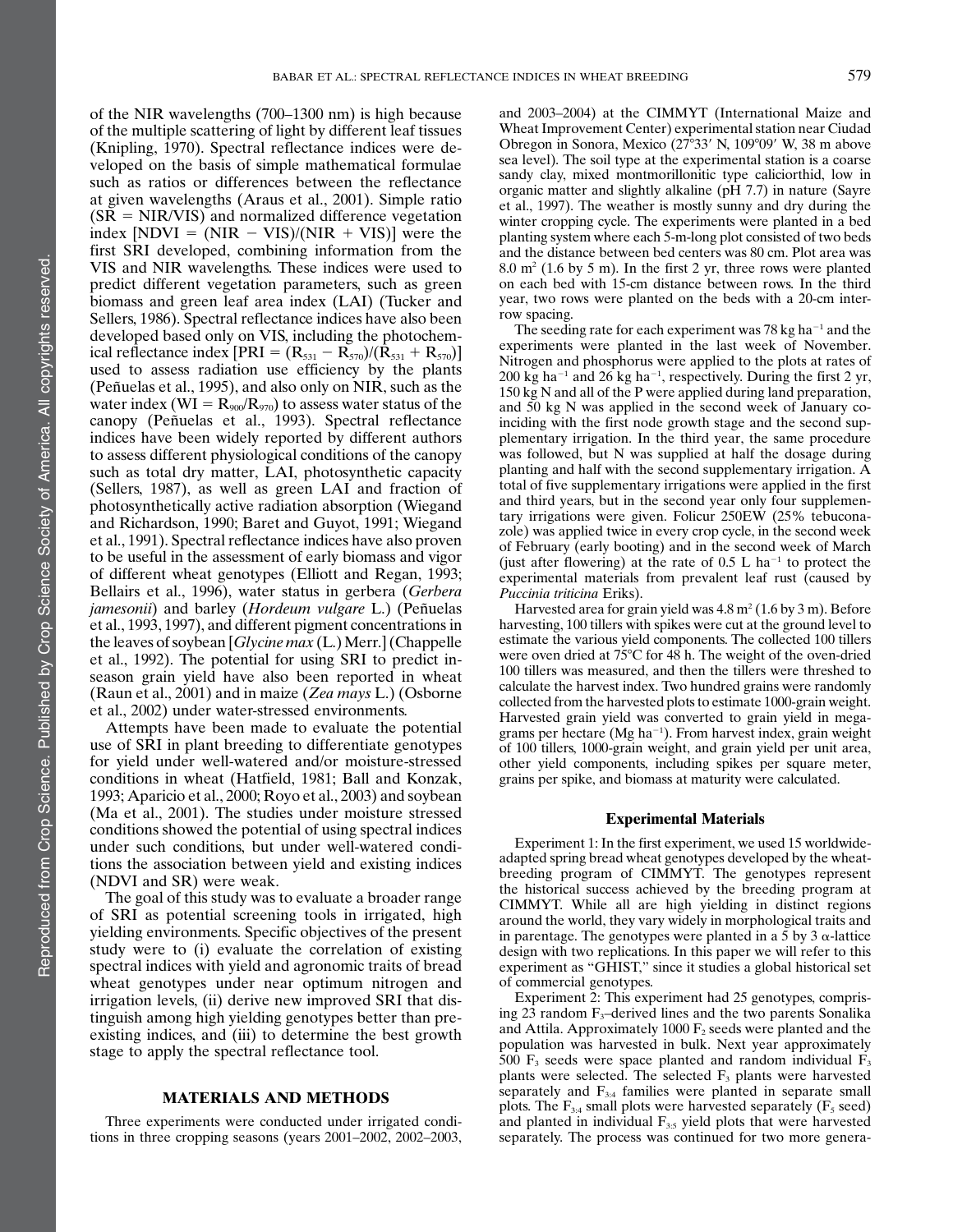tions to produce  $F_{3:7}$  families. The experiment was planted in a 5 by 5  $\alpha$ -lattice design with two replications. In this paper we will refer to this experiment as "RLs1."

Experiment 3: We used 36 genotypes, comprising 34 random F3–derived lines and their two parents (Bacanora 88 and Cndo/ R143//Ente/Mexi\_2/3/Ae. sq.(Taus)/4/Weaver). The random lines were developed in the same procedure as described for RLs1. The experiment was planted in a 6 by 6  $\alpha$ -lattice design with two replications. In this paper we will refer to this experiment as "RLs2."

### Radiometric Measurements

The spectral reflectance measurements were taken by a portable narrow-bandwidth Spectroradiometer (Model Field-Spec UV/VNIR, Analytical Spectral Devices, Boulder, CO) with a 25° field of view. This instrument can detect reflected light from the canopy ranging from 350 to 1100 nm. Therefore, it covers VIS and NIR. It gives 512 continuous bands with a sampling interval of 1.43 nm. The spectroradiometer was connected to a computer, which stored the individual scans for subsequent processing. Each reflectance measurement was the average of 10 scans (which was programmed and calculated by the software used to operate the spectroradiometer) and the scanning area was approximately 18.94 cm<sup>2</sup>. The sensor was mounted with the help of a pistol grip 40 to 50 cm above the canopy facing the center of the bed. The spectroradiometer was recalibrated against a white reference plate  $(BaSO_4)$  every 10 plots. The reflectance measurements were taken between 1030 to 1400 h under sunny conditions, and reflectance measurements were taken from four different places within each plot. The mean of the four readings was used to calculate spectral indices of each individual plot for statistical analysis. The average time required for the completion of the reflectance measurement from four different areas within the plot was approximately 40 to 45 s plot<sup>-1</sup>.

The spectral reflectance measurements were taken at booting (Zadoks' stage between 39 and 47), heading (Zadoks' stage between 55 and 69), and grain filling (Zadoks' stage between 75 and 83) in all experiments (Zadoks et al., 1974), except for RLs1 and RLs2 in the year 2001–2002, where the reflectance measurements were taken only at the heading stage.

#### Calculation and Selection of Indices

Initially, different ratios and normalized indices were calculated based on a combination of visible and near-infrared wavelengths. From the combinations tested, two indices were selected for presentation in this paper. Those two indices combined information from 850, 900, and 970 nm. The 970 nm has been reported as a weak water absorption band (Peñuelas et al., 1993), and the other two bands (850 and 900 nm) were used as reference bands. We have referred to these two indices as normalized water index-1 (NWI-1) and normalized water index-2 (NWI-2). Five other reference indices, including the most widely used NDVI and SR, were calculated (described below) and compared with the two new indices.

The notation  $R_i$  was used to indicate the reflectance of light at a wavelength of i nm. The different SRI calculated were:  $PRI = (R_{531} - R_{570})/(R_{531} + R_{570})$  (Peñuelas et al., 1995), which is an indicator of radiation use efficiency by the plants;  $WI =$ R<sub>970</sub>/R<sub>900</sub> (Peñuelas et al., 1993), which indicates canopy water status; RNDVI =  $(R_{780} - R_{670})/(R_{780} + R_{670})$  (Raun et al.,  $2001$ ), which indicates canopy photosynthetic area; GNDVI =  $(R_{780} - R_{550})/(R_{780} + R_{550})$  (Gitelson et al., 1996), which indicates canopy photosynthetic area;  $SR = R_{900}/R_{680}$  (Aparicio et al., 2000), which is also an indicator of canopy photosynthetic active area. The above mentioned normalized water indices were calculated as follows: NWI-1 =  $(R_{970} - R_{900})/(R_{970} +$  $R_{900}$ ), and NWI-2 =  $(R_{970} - R_{850})/(R_{970} + R_{850})$ .

### Statistical Analysis

Alpha-lattice analyses for grain yield and spectral indices were performed using PROC MIXED procedure of the SAS/ STAT statistical package (SAS Institute, 2001). Data were analyzed in each individual growth stage within the same year and between the years. Combined analyses were performed across different growth stages and different years (years 2002– 2003 and 2003–2004 for RLs1 and RLs2, and all 3 yr for GHIST). Mean squares of combined analysis were obtained by using PROC MIXED following type1 method. Pearson correlation coefficients were used to estimate the relationships of yield and yield components with different spectral indices and the relationships of indices at different growth stages within the same year and between years. Genetic correlations between traits were estimated using PROC MIXED, using a program following the method described by Singh and Chaudhary (1977).

### RESULTS

# Genotypic Performance

Minimum, maximum, mean, LSD, and significance level of F-test within and across years for grain yield in three different experiments are presented in Table 1. The genotypic variations for grain yield in all three experiments within and across years were significant. The minimum and maximum mean SRI values over different growth stages and years in the GHIST experiment were  $20.054$  to  $-0.027$  (PRI), 0.838 to 0.875 (WI), 0.820 to 0.893 (RNDVI), 0.723 to 0.893 (GNDVI), 14.2 to 26.6  $(SR)$ ,  $-0.088$  to  $-0.067$  (NWI-1), and  $-0.084$  to  $-0.059$ (NWI-2). The SRI values in the RLs1 experiment ranged from  $-0.055$  to  $-0.032$  (PRI), 0.862 to 0.887 (WI), 0.854 to 0.904 (RNDVI), 0.754 to 0.798 (GNDVI), 12.3 to 19.3  $(SR)$ ,  $-0.074$  to  $-0.060$  (NWI-1), and  $-0.069$  to  $-0.052$ (NWI-2). For RLs2, the range of SRI was  $-0.0594$  to

Table 1. Minima, maxima, means, and LSDs for pairwise genotypic comparisons and significance level of grain yield (Mg ha<sup>-1</sup>) within and between years in three different experiments.

|                           | 2001-2002 | 2002-2003    | 2003-2004 | <b>Across years</b> |
|---------------------------|-----------|--------------|-----------|---------------------|
|                           |           | <b>GHIST</b> |           |                     |
| Minimum                   | 5.23      | 4.91         | 5.28      | 4.97                |
| <b>Maximum</b>            | 7.32      | 7.40         | 7.07      | 7.50                |
| Mean                      | 6.49      | 5.92         | 5.86      | 6.09                |
| LSD(5%)                   | 0.51      | 0.96         | 0.58      | 0.73                |
| <b>Significance level</b> | $\ast$    | $\ast$       | **        | **                  |
|                           |           | <b>RLs1</b>  |           |                     |
| <b>Minimum</b>            | 4.16      | 4.17         | 3.68      | 3.62                |
| <b>Maximum</b>            | 6.49      | 6.47         | 5.41      | 6.47                |
| Mean                      | 5.43      | 5.50         | 4.56      | 5.16                |
| $LSD(5\%)$                | 0.54      | 1.00         | 0.56      | 0.72                |
| <b>Significance level</b> | **        | *            | **        | **                  |
|                           |           | RLs2         |           |                     |
| Minimum                   | 4.90      | 5.00         | 4.16      | 4.15                |
| <b>Maximum</b>            | 7.91      | 7.26         | 5.92      | 7.91                |
| Mean                      | 6.37      | 6.23         | 5.29      | 5.96                |
| $LSD(5\%)$                | 0.73      | 0.93         | 0.80      | 0.86                |
| Significance level        | **        | **           | **        | **                  |

\* Significant at 0.05 probability level.

\*\* Significant at 0.01 probability level.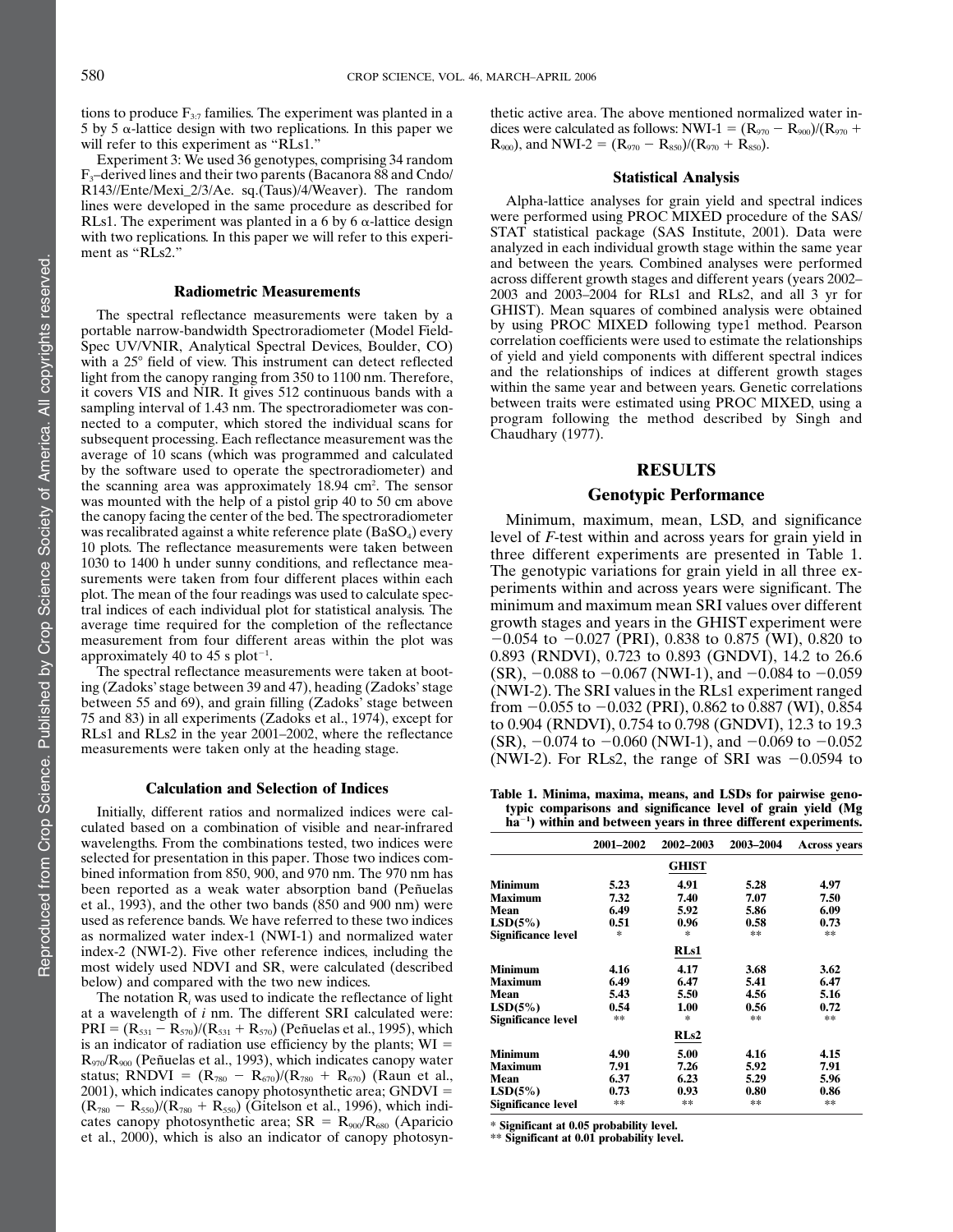$-0.0333$  (PRI), 0.836 to 0.874 (WI), 0.821 to 0.900 (RNDVI), 0.741 to 0.807 (GNDVI), 14.3 to 23.8 (SR),  $-0.0893$  to  $-0.0671$  (NWI-1), and  $-0.0856$  to  $-0.0610$ (NWI-2). Genotypes showed significant variation for SRI in all three experiments (data not presented).

### Effect of Growth Stages

Minimum, maximum, mean, LSD, and significance level for these SRI at the three different growth stages (booting, heading, and grainfilling) are presented in Table 2. The analysis of spectral indices at individual growth stages across the years revealed significant genotypic variation for the indices at all growth stages. In general, there was less variation among genotypes for the spectral indices at the booting stage than at the later growth stages. This was evidenced by the fact that when considering individual years, not all indices showed significant differences among genotypes when measured at booting (data not shown).

Regarding the main effect of growth stages on SRI, the values based on NIR (WI, NWI-1, and NWI-2) tended to decrease from booting to heading, and then increased in the grainfilling stage (Table 2, Fig. 1). The only index based on visible wavelength, PRI, showed the highest value at the booting stage, with values decreasing as the growth cycle progressed (Table 2). The values of RNDVI, GNDVI, and SR (based on red, green, and near infrared radiation) were similar at the booting and heading stages, while their values decreased during grainfilling.

### Genotype, Growth Stage, and Year Interactions

Mean squares from the analysis of variance combined over growth stages and years for the GHIST experiment are presented in Table 3. The genotypic main effect in the combined analysis was significant for all indices and grain yield. Genotypes  $\times$  growth stages and genotype  $\times$ year interactions were significant for all the indices except for RNDVI. The genotype  $\times$  year interaction for grain yield was also highly significant. Similar trends for genotypic and interactions effects were also observed in two other experiments for different SRI (data not shown). The associations of each SRI measured in different growth stages within the same year, and between the years are presented for the experiment GHIST in Tables 4 and 5. In general, a strong association was ob-

Table 2. Minima, maxima, means, and LSDs for pairwise genotypic comparisons and significance level of spectral indices at individual growth stages across years.†

|              |                           |             | <b>GHIST:</b> |            | $RLs1\$     |          |            | RLs2§       |            |           |  |
|--------------|---------------------------|-------------|---------------|------------|-------------|----------|------------|-------------|------------|-----------|--|
|              |                           | <b>Boot</b> | Hd            | <b>GF</b>  | <b>Boot</b> | Hd       | <b>GF</b>  | <b>Boot</b> | Hd         | <b>GF</b> |  |
| <b>PRI</b>   | <b>Minimum</b>            | $-0.039$    | $-0.058$      | $-0.105$   | $-0.045$    | $-0.055$ | $-0.119$   | $-0.039$    | $-0.046$   | $-0.117$  |  |
|              | <b>Maximum</b>            | $-0.005$    | $-0.015$      | $-0.035$   | $-0.007$    | $-0.013$ | $-0.036$   | $-0.008$    | $-0.017$   | $-0.046$  |  |
|              | Mean                      | $-0.023$    | $-0.028$      | $-0.056$   | $-0.024$    | $-0.031$ | $-0.088$   | $-0.024$    | $-0.029$   | $-0.083$  |  |
|              | $LSD(5\%)$                | 0.004       | 0.005         | 0.008      | 0.008       | 0.015    | 0.014      | 0.004       | 0.007      | 0.013     |  |
|              | <b>Significance level</b> | $\ast$      | $\ast\ast$    | **         | $\ast$      | **       | $**$       | $\ast$      | **         | **        |  |
| WI           | <b>Minimum</b>            | 0.826       | 0.774         | 0.831      | 0.838       | 0.795    | 0.832      | 0.865       | 0.819      | 0.853     |  |
|              | <b>Maximum</b>            | 0.899       | 0.885         | 0.900      | 0.886       | 0.881    | 0.915      | 0.908       | 0.883      | 0.921     |  |
|              | Mean                      | 0.876       | 0.832         | 0.857      | 0.861       | 0.834    | 0.875      | 0.889       | 0.852      | 0.886     |  |
|              | $LSD(5\%)$                | 0.027       | 0.024         | 0.022      | 0.024       | 0.026    | 0.023      | 0.026       | 0.021      | 0.025     |  |
|              | <b>Significance level</b> | $\ast$      | **            | **         | $\ast$      | **       | **         | $\ast$      | **         | **        |  |
| <b>RNDVI</b> | Minimum                   | 0.810       | 0.793         | 0.684      | 0.856       | 0.861    | 0.639      | 0.902       | 0.878      | 0.549     |  |
|              | <b>Maximum</b>            | 0.953       | 0.954         | 0.891      | 0.938       | 0.928    | 0.922      | 0.948       | 0.941      | 0.864     |  |
|              | Mean                      | 0.900       | 0.894         | 0.834      | 0.903       | 0.902    | 0.823      | 0.927       | 0.917      | 0.742     |  |
|              | $LSD(5\%)$                | 0.031       | 0.052         | 0.035      | 0.024       | 0.036    | 0.050      | 0.011       | 0.011      | 0.076     |  |
|              | <b>Significance level</b> | $\ast$      | $\ast\ast$    | **         | $\ast$      | **       | $\ast\ast$ | $\ast$      | **         | **        |  |
| <b>GNDVI</b> | <b>Minimum</b>            | 0.712       | 0.673         | 0.619      | 0.723       | 0.753    | 0.625      | 0.781       | 0.769      | 0.554     |  |
|              | <b>Maximum</b>            | 0.869       | 0.874         | 0.793      | 0.837       | 0.833    | 0.824      | 0.851       | 0.847      | 0.767     |  |
|              | Mean                      | 0.792       | 0.790         | 0.736      | 0.780       | 0.797    | 0.734      | 0.816       | 0.817      | 0.679     |  |
|              | LSD(5%)                   | 0.029       | 0.071         | 0.032      | 0.028       | 0.043    | 0.046      | 0.019       | 0.018      | 0.052     |  |
|              | <b>Significance level</b> | $\ast$      | $**$          | $\ast\ast$ | $\ast$      | $***$    | $\ast\ast$ | $\ast$      | $***$      | $**$      |  |
| <b>SR</b>    | <b>Minimum</b>            | 15.9        | 10.0          | 5.6        | 12.7        | 14.1     | 3.1        | 18.9        | 15.0       | 3.5       |  |
|              | <b>Maximum</b>            | 40.3        | 40.2          | 17.0       | 30.7        | 26.3     | 13.8       | 37.2        | 31.9       | 13.3      |  |
|              | Mean                      | 25.7        | 22.9          | 11.8       | 20.1        | 19.9     | 6.7        | 26.2        | 23.2       | 7.3       |  |
|              | $LSD(5\%)$                | 3.55        | 5.66          | 2.12       | 3.92        | 5.83     | 1.91       | 4.02        | 3.31       | 2.23      |  |
|              | <b>Significance level</b> | $\ast\ast$  | $\ast\ast$    | $**$       | $\ast$      | $***$    | $\ast\ast$ | $\ast$      | $\ast\ast$ | **        |  |
| <b>NWI-1</b> | <b>Minimum</b>            | $-0.097$    | $-0.128$      | $-0.093$   | $-0.071$    | $-0.100$ | $-0.080$   | $-0.088$    | $-0.114$   | $-0.091$  |  |
|              | <b>Maximum</b>            | $-0.052$    | $-0.059$      | $-0.051$   | $-0.048$    | $-0.062$ | $-0.040$   | $-0.061$    | $-0.064$   | $-0.043$  |  |
|              | Mean                      | $-0.066$    | $-0.092$      | $-0.077$   | $-0.059$    | $-0.080$ | $-0.060$   | $-0.075$    | $-0.090$   | $-0.066$  |  |
|              | LSD(5%)                   | 0.012       | 0.009         | 0.009      | 0.011       | 0.009    | 0.011      | 0.011       | 0.011      | 0.009     |  |
|              | <b>Significance level</b> | $\ast$      | **            | **         | $\ast$      | **       | **         | $**$        | **         | **        |  |
| <b>NWI-2</b> | <b>Minimum</b>            | $-0.094$    | $-0.127$      | $-0.084$   | $-0.068$    | $-0.096$ | $-0.073$   | $-0.084$    | $-0.112$   | $-0.082$  |  |
|              | <b>Maximum</b>            | $-0.043$    | $-0.052$      | $-0.041$   | $-0.045$    | $-0.056$ | $-0.023$   | $-0.057$    | $-0.065$   | $-0.028$  |  |
|              | Mean                      | $-0.060$    | $-0.087$      | $-0.069$   | $-0.055$    | $-0.074$ | $-0.049$   | $-0.071$    | $-0.089$   | $-0.055$  |  |
|              | LSD(5%)                   | 0.012       | 0.009         | 0.011      | 0.012       | 0.011    | 0.014      | 0.011       | 0.011      | 0.012     |  |
|              | <b>Significance level</b> | *           | **            | **         | *           | **       | **         | $\ast$      | **         | **        |  |

\* Significant at 0.05 probability level.

\*\* Significant at 0.01 probability level.

† Boot, booting stage; GF, grainfilling stage; GHIST, global historic trials; GNDVI, green normalized difference vegetation index; Hd, heading stage; NWI-1, normalized water index-1; NWI-2, normalized water index-2; PRI, photochemical reflectance index; RLs1, random lines-1; RLs2, random lines-2; RNDVI,

red normalized difference vegetation index; SR, simple ratio; WI, water index. ‡ Estimates were calculated based on 3 yr (2001–2002, 2002–2003, and 2003–2004) in GHIST.

§ Estimates were calculated based on 2 yr (2002–2003 and 2003–2004) in RLs1 and RLs2.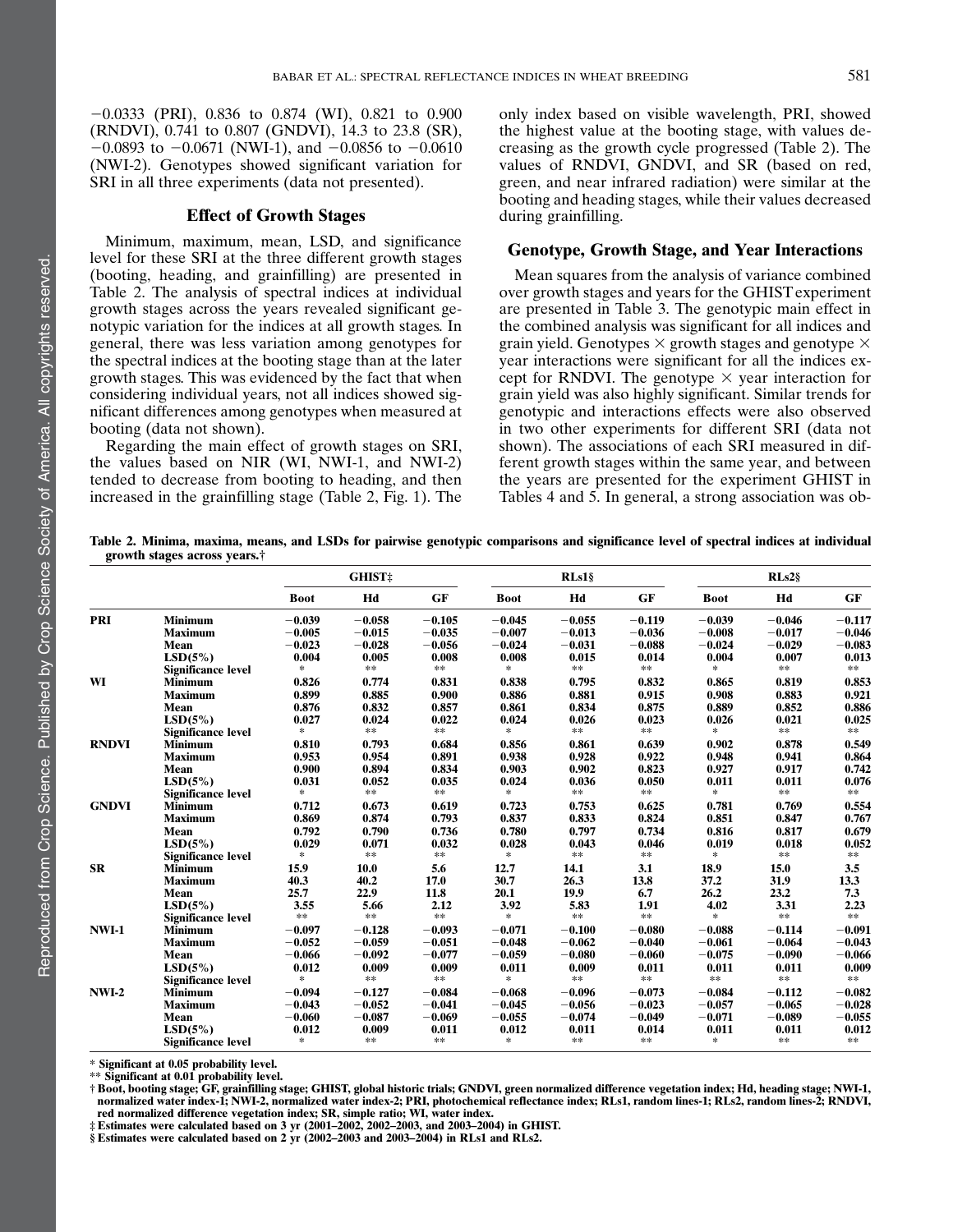

Fig. 1. The relationship between grain yield and red normalized difference vegetation index (RNDVI) in three different experiments in different years where grain yields of the genotypes were plotted against the mean values of the index averaged over three growth stages within the years. \*\*Significant at 0.01 probability level.

served for all indices measured at heading and grainfilling in all 3 yr (Table 4). The indices RNDVI, GNDVI, and SR also showed a strong association between booting and heading, and booting and grainfilling in the years 2002–2003 and 2003–2004, but not in the year 2001–2002. The associations between booting and heading, and booting and grainfilling for the three NIR-based indices (WI, NWI-1, and NWI-2) and for PRI were very low in all 3 yr.

All indices showed the highest association between years at the grainfilling stage except for PRI and GNDVI between years 2001–2002 and 2002–2003 (Table 5). RNDVI, GNDVI, and SR also showed a strong association between years 2002–2003 and 2003–2004 at the booting stage, but not between years 2001–2002 and 2002–2003. The NIR-based indices showed low betweenyear correlations for that growth stage.

# Association of Grain Yield with SRI

The correlation of grain yield with spectral indices at (i) different growth stages for each year, (ii) averaged across growth stages for each year (mean), and (iii) averaged over growth stages and years (overall mean) are presented in Table 6. The association between mean SRI (averaged over growth stages within an individual year) and the overall grain yield (mean of 3 yr) are presented in Table 7. We calculated 72 different ratios and normalized indices by using different visible and NIR wavelength combinations and also calculated 20 previously published SRI which were indicative of different physiological conditions of plants. Initially, we selected five out of 72 SRI that were calculated but later selected only two of them to present in this paper because of their high correlation with grain yield and consistent performance over years and different genetic backgrounds. Of the previously published SRI, we selected five to present in this paper. RNDVI, GNDVI, and SR have been the most widely used by different authors to study the physiological conditions of plants, and all five SRI (RNDVI, GNDVI, SR, WI and PRI) have been reported by various authors to differentiate genotypes for grain yield under water-stressed conditions in durum wheat *(Triticum turgidum L. subsp. durum)* and wellwatered conditions in bread wheat and soybean.

Comparing all the indices, those based on NIR (WI, NWI-1, and NWI-2) demonstrated a higher level of association with grain yield compared with the other spectral indices (RNDVI, GNDVI, SR, and PRI) at the heading and grainfilling stages, except for GHIST in

Table 3. Mean squares of the combined analysis of variance across different growth stages and years for different spectral reflectance indices and across different years for grain yield in GHIST.†

| <b>Effect</b>                           | DF‡      | PRI          | WI           | <b>RNDVI</b> | <b>GNDVI</b> | <b>SR</b>  | NWI-1        | $NWI-2$      | Yield      |
|-----------------------------------------|----------|--------------|--------------|--------------|--------------|------------|--------------|--------------|------------|
| Year                                    | 2(2)     | $0.00406**$  | $0.013029**$ | $0.139385**$ | $0.173776*$  | 1645.4**   | $0.005682**$ | $0.006128**$ | $0.1524*$  |
| Rep (year)                              | 3(3)     | 0.000015     | 0.000212     | 0.005233     | 0.010159     | 10.98      | 0.000085     | 0.000048     | 0.0104     |
| Subk (year $\times$ rep)                | 24 (24)  | 0.000040     | 0.000214     | 0.000383     | 0.000282     | 10.35      | 0.000071     | 0.000084     | 0.0419     |
| Entry                                   | 14 (14)  | $0.001262**$ | $0.001699**$ | $0.007741**$ | $0.009867**$ | $166.14**$ | $0.000587**$ | $0.000676**$ | $0.2132**$ |
| Year $\times$ entry                     | 28 (28)  | $0.00004**$  | $0.00018*$   | 0.000685     | $0.000667*$  | $10.14*$   | $0.000048*$  | $0.000048*$  | $0.1738**$ |
| $\text{Rep} \times \text{entry}$ (year) | 18       | 0.000005     | 0.000083     | 0.000301     | 0.000309     | 4.20       | 0.00002      | 0.000020     |            |
| GS.                                     |          | $0.027485**$ | $0.041755**$ | $0.119478**$ | $0.08999**$  | 4871.8**   | $0.014882**$ | $0.017337**$ |            |
| Year $\times$ GS                        |          | $0.000255**$ | $0.000427**$ | $0.002451**$ | $0.001787**$ | $17.50**$  | $0.000142**$ | $0.000169**$ |            |
| $GS \times$ entry                       | 28       | $0.000902**$ | $0.008644**$ | $0.024987**$ | $0.028141**$ | 662.46**   | $0.003116**$ | $0.003316**$ |            |
| Year $\times$ GS $\times$ entry         | 56       | $0.000033**$ | $0.000149**$ | 0.00043      | 0.000307     | $6.80*$    | $0.000049**$ | $0.000064**$ |            |
| <b>Residual</b>                         | 90(18)   | 0.000007     | 0.000081     | 0.000623     | 0.000893     | 4.14       | 0.000028     | 0.000035     | 0.0571     |
| Total                                   | 269 (89) |              |              |              |              |            |              |              |            |

\* Significant at 0.05 probability level.

\*\* Significant at 0.01 probability level.

† GNDVI, green normalized difference vegetation index; GS, growth stages; NWI-1, normalized water index-1; NWI-2, normalized water index-2; PRI, photochemical reflectance index; RNDVI, red normalized difference vegetation index; SR, simple ratio; WI, water index.

‡ Numbers in the parenthesis indicate the DF of respective source of variation for grain yield.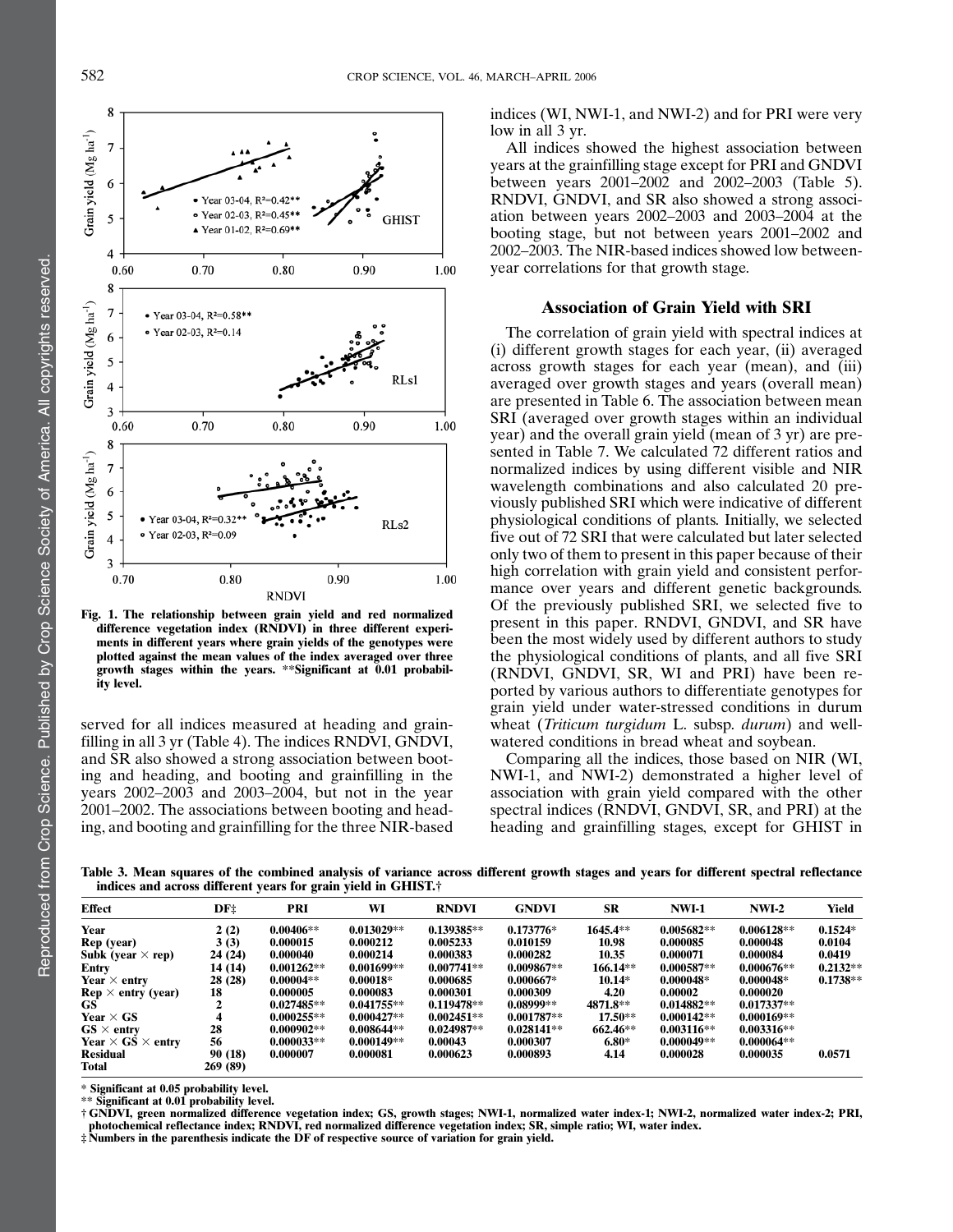|  |  | Table 4. The relationship of spectral indices among different growth stages within years in GHIST. <sup>†</sup> |  |
|--|--|-----------------------------------------------------------------------------------------------------------------|--|
|  |  |                                                                                                                 |  |

|             | PRI   |           | WI    |           | <b>RNDVI</b> |           | <b>GNDVI</b> |           | <b>SR</b> |           | <b>NWI-1</b> |           |       | $NWI-2$   |
|-------------|-------|-----------|-------|-----------|--------------|-----------|--------------|-----------|-----------|-----------|--------------|-----------|-------|-----------|
|             | Hd    | GF        | Hd    | GF        | Hd           | GF        | Hd           | GF        | Hd        | GF        | Hd           | GF        | Hd    | GF        |
| 2001-2002   |       |           |       |           |              |           |              |           |           |           |              |           |       |           |
| <b>Boot</b> | 0.451 | 0.500     | 0.290 | 0.059     | 0.178        | 0.145     | 0.404        | 0.144     | $0.548*$  | 0.331     | 0.331        | 0.086     | 0.287 | 0.073     |
| Hd          |       | $0.884**$ |       | $0.886**$ |              | $0.919**$ |              | $0.896**$ |           | $0.910**$ |              | $0.885**$ |       | $0.848**$ |
| 2002-2003   |       |           |       |           |              |           |              |           |           |           |              |           |       |           |
| <b>Boot</b> | 0.481 | 0.501     | 0.094 | 0.204     | $0.677**$    | $0.723**$ | $0.792**$    | $0.759**$ | $0.599**$ | $0.613*$  | 0.097        | 0.257     | 0.149 | 0.318     |
| Hd          |       | $0.869**$ |       | $0.729**$ |              | $0.716**$ |              | $0.686**$ |           | $0.780**$ |              | $0.715**$ |       | $0.731**$ |
| 2003-2004   |       |           |       |           |              |           |              |           |           |           |              |           |       |           |
| <b>Boot</b> | 0.196 | 0.124     | 0.197 | 0.024     | $0.898**$    | $0.771**$ | $0.844**$    | $0.616**$ | $0.874**$ | $0.715**$ | 0.236        | 0.037     | 0.060 | 0.050     |
| Hd          |       | $0.943**$ |       | $0.922**$ |              | $0.943**$ |              | $0.919**$ |           | $0.915**$ |              | $0.933**$ |       | $0.932**$ |

\* Significant at 0.05 probability level.

\*\* Significant at 0.01 probability level.

† Boot, booting stage; GF, grainfilling stage; GHIST, global historic trials; GNDVI, green normalized difference vegetation index; Hd, heading stage; NWI-1, normalized water index-1; NWI-2, normalized water index-2; PRI, photochemical reflectance index; RNDVI, red normalized difference vegetation index; SR, simple ratio; WI, water index.

year 2001–2002. Near infrared radiation–based indices showed significant negative correlations with grain yield at heading and grainfilling stages in all the experiments in all 3 yr. The other indices (i.e., PRI, RNDVI, GNDVI, SR) generally showed significant positive relationships with grain yield. Of all the indices calculated, PRI showed the least predictive capacity to differentiate genotypes for grain yield. When considering indices averaged over growth stages, NIR-based indices gave the highest correlations with grain yield except for GHIST in year 2001–2002.

At booting, RNDVI, GNDVI, SR. and PRI were better correlated with grain yield than the NIR-based indices. Near infrared radiation–based indices showed a very low level of association with grain yield at the booting stage, which was consistent across all the experiments and in all the years. In most cases, mean indices over three growth stages correlated better with grain yield than any single growth stage with a few exceptions. A similar trend has also been observed when the mean indices over two growth stages (heading and flowering) were used, and the correlation values were very close to the correlation values when the mean indices over three growth stages were used, with a few exceptions (data not shown). The correlations between the overall mean indices (across different growth stages and years) showed very strong correlations with the overall mean grain yield of genotypes (across different years) and the correlations values were higher than between SRI and grain yield within an individual year.

The three NIR-based indices showed a very strong association with overall mean grain yield (mean of 3 yr),

when the mean indices over three growth stages within an individual year were correlated with overall mean grain yield. The levels of association were consistently higher than the association between other SRI and overall mean grain yield with a single exception (Table 7).

No single NIR-based index showed any definite superiority over the others. Nonetheless, when we consider all the correlations between these three indices and grain yield within year, between indices measured in an individual year and overall mean grain yield, and between overall mean indices and overall mean grain yield, NWI-2 gave either similar or marginally better correlations than the other two NIR-based indices (WI and NWI-1). For simplicity of the presentation in the regression model, we have used only NWI-2.

Attempts were made to determine the most suitable regression model to explain variability among the genotypes for grain yield across different years (Fig. 1,2). NWI-2 and RNDVI were compared in different regression models because of the performance of NWI-2, and because the RNDVI has been the most widely used SRI to study grain yield variations at the genotypic level, as well as in agronomic trials. In general, a simple linear model did not differ greatly from exponential and power regression models in explaining grain yield variation (except in GHIST). The exponential model explained 2 to 3% more of the variability for grain yields for the different indices in year 2003–2004. A simple linear model was equally applicable in explaining the phenological pattern of the relationship between grain yield and the indices (except for GHIST) (data not presented). The exponential model explained 2 to 3% more of the

Table 5. The relationship of spectral indices between years at different growth stages in GHIST.†

|           |                                                                                                     | 0            | o            |           |                                                                           |                                                                      |
|-----------|-----------------------------------------------------------------------------------------------------|--------------|--------------|-----------|---------------------------------------------------------------------------|----------------------------------------------------------------------|
| PRI       | WI                                                                                                  | <b>RNDVI</b> | <b>GNDVI</b> | <b>SR</b> | NWI-1                                                                     | NWI-2                                                                |
|           |                                                                                                     |              |              |           |                                                                           |                                                                      |
| 0.508     | 0.305                                                                                               | 0.326        | 0.465        |           |                                                                           | 0.301                                                                |
|           | $0.726**$                                                                                           | $0.848**$    | $0.873**$    |           |                                                                           | $0.703**$                                                            |
|           | $0.803**$                                                                                           | $0.852**$    | $0.816**$    |           |                                                                           | $0.792**$                                                            |
|           |                                                                                                     |              |              |           |                                                                           |                                                                      |
| 0.507     | $0.581*$                                                                                            | $0.829**$    | $0.825**$    |           |                                                                           | $0.519*$                                                             |
| $0.863**$ | $0.624*$                                                                                            | $0.731**$    | $0.710**$    |           |                                                                           | $0.658**$                                                            |
| $0.904**$ | $0.855**$                                                                                           | $0.885**$    | $0.912**$    |           |                                                                           | $0.848**$                                                            |
|           | Between 2001–2002 and 2002–2003<br>$0.855**$<br>$0.831**$<br><b>Between 2002–2003 and 2003–2004</b> |              |              |           | $0.614*$<br>$0.823**$<br>$0.844**$<br>$0.771**$<br>$0.771**$<br>$0.915**$ | 0.306<br>$0.722**$<br>$0.767**$<br>$0.571*$<br>$0.628*$<br>$0.848**$ |

\* Significant at 0.05 probability level.

\*\* Significant at 0.01 probability level.

† GNDVI, green normalized difference vegetation index; NWI-1, normalized water index-1; NWI-2, normalized water index-2; PRI, photochemical reflectance index; RNDVI, red normalized difference vegetation index; SR, simple ratio; WI, water index.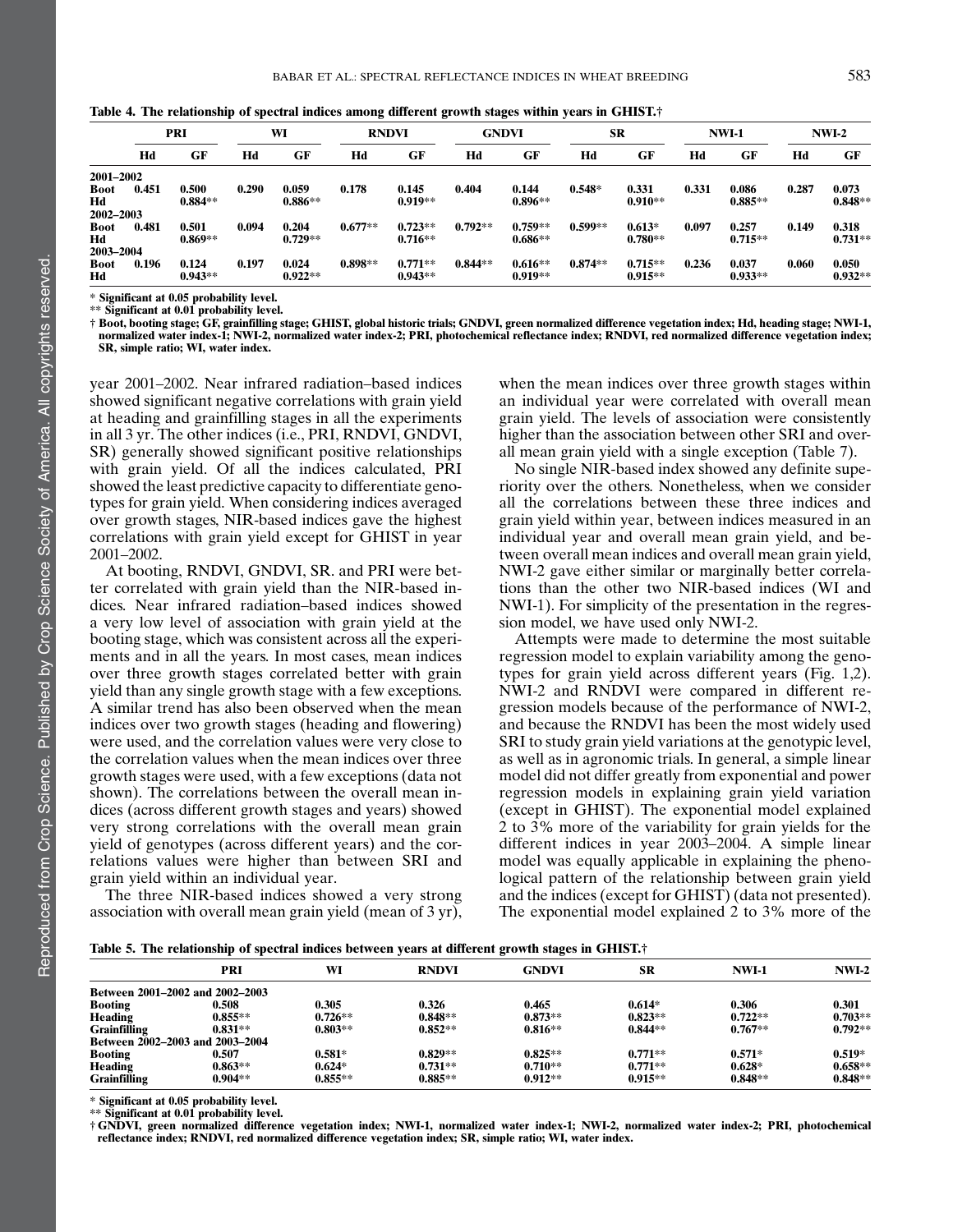Table 6. Correlation coefficients between grain yield and different spectral indices at different growth stages in different years.†

| 2001-2002<br>2002-2003 |             |            |            |            |             |            | 2003-2004    |               |             |            | Overall    |                   |            |
|------------------------|-------------|------------|------------|------------|-------------|------------|--------------|---------------|-------------|------------|------------|-------------------|------------|
| <b>Indices</b>         | <b>Boot</b> | Hd         | GF         | Mean‡      | <b>Boot</b> | Hd         | GF           | <b>Mean</b> ‡ | <b>Boot</b> | Hd         | GF         | Mean <sup>†</sup> | mean§      |
|                        |             |            |            |            |             |            | <b>GHIST</b> |               |             |            |            |                   |            |
| <b>PRI</b>             | $0.580*$    | $0.692**$  | $0.785**$  | $0.691**$  | 0.451       | $0.662**$  | $0.635*$     | $0.721**$     | $0.648**$   | $0.645**$  | $0.637*$   | $0.709**$         | $0.818**$  |
| WI                     | $-0.139$    | $-0.731**$ | $-0.731**$ | $-0.707**$ | $-0.222$    | $-0.719**$ | $-0.739**$   | $-0.740**$    | $-0.438$    | $-0.662**$ | $-0.628*$  | $-0.753**$        | $-0.876**$ |
| <b>RNDVI</b>           | $0.518*$    | $0.585*$   | $0.707**$  | $0.829**$  | $0.750**$   | $0.675**$  | $0.590*$     | $0.672**$     | $0.639*$    | $0.620*$   | $0.595*$   | $0.646**$         | $0.787**$  |
| <b>GNDVI</b>           | $0.522*$    | $0.751**$  | $0.734**$  | $0.814**$  | $0.767**$   | $0.747**$  | $0.627*$     | $0.753**$     | $0.749**$   | $0.646**$  | $0.584*$   | $0.698**$         | $0.863**$  |
| SR.                    | 0.292       | $0.585*$   | $0.692**$  | $0.581*$   | $0.825**$   | $0.731**$  | $0.628*$     | $0.800**$     | $0.629*$    | $0.640**$  | $0.643**$  | $0.724**$         | $0.812**$  |
| <b>NWI-1</b>           | $-0.136$    | $-0.739**$ | $-0.769**$ | $-0.701**$ | $-0.233$    | $-0.758**$ | $-0.740**$   | $-0.751**$    | $-0.464$    | $-0.651**$ | $-0.601*$  | $-0.731**$        | $-0.881**$ |
| <b>NWI-2</b>           | $-0.097$    | $-0.676**$ | $-0.709**$ | $-0.703**$ | $-0.092$    | $-0.784**$ | $-0.744**$   | $-0.748**$    | $-0.472$    | $-0.687**$ | $-0.708**$ | $-0.802**$        | $-0.872**$ |
| <b>RLs1</b>            |             |            |            |            |             |            |              |               |             |            |            |                   |            |
| <b>PRI</b>             |             | 0.188      |            |            | 0.216       | 0.058      | $-0.067$     | $-0.003$      | $0.455*$    | $0.455*$   | $0.591**$  | $0.568**$         | 0.354      |
| WI                     |             | $-0.549**$ |            |            | $-0.305$    | $0.651**$  | $-0.418*$    | $-0.718**$    | $-0.272$    | $-0.799**$ | $-0.834**$ | $0.814**$         | $-0.861**$ |
| <b>RNDVI</b>           |             | $-0.219$   |            |            | 0.309       | 0.299      | 0.303        | 0.368         | $0.612**$   | $0.648**$  | $0.762**$  | $0.759**$         | $0.546**$  |
| <b>GNDVI</b>           |             | $-0.115$   |            |            | $0.431*$    | $0.399*$   | $0.401*$     | $0.478*$      | $0.530**$   | $0.624**$  | $0.709**$  | $0.722**$         | $0.506**$  |
| <b>SR</b>              |             | $-0.235$   |            |            | 0.354       | $0.396*$   | 0.135        | $0.411*$      | $0.553**$   | $0.611**$  | $0.659**$  | $0.648**$         | $0.408*$   |
| <b>NWI-1</b>           |             | $-0.588**$ |            |            | $-0.343$    | $-0.654**$ | $-0.381$     | $-0.748**$    | $-0.229$    | $-0.778**$ | $-0.845**$ | $-0.797**$        | $-0.863**$ |
| <b>NWI-2</b>           |             | $-0.607**$ |            |            | $-0.345$    | $-0.605**$ | $-0.308$     | $-0.728**$    | $-0.222$    | $-0.786**$ | $-0.828**$ | $-0.803**$        | $-0.870**$ |
|                        |             |            |            |            |             |            | RLs2         |               |             |            |            |                   |            |
| <b>PRI</b>             |             | 0.262      |            |            | $0.507**$   | $0.584**$  | 0.279        | $0.456**$     | 0.294       | 0.303      | $0.502**$  | $0.479**$         | $0.452**$  |
| WI                     |             | $-0.578**$ |            |            | $-0.554**$  | $-0.605**$ | $-0.569**$   | $-0.667**$    | $-0.419*$   | $-0.716**$ | $-0.723**$ | $-0.773**$        | $-0.743**$ |
| <b>RNDVI</b>           |             | $0.379*$   |            |            | 0.111       | $0.434**$  | 0.249        | 0.287         | $0.492**$   | $0.557**$  | $0.564**$  | $0.598**$         | $0.457**$  |
| <b>GNDVI</b>           |             | $0.551**$  |            |            | 0.288       | $0.622**$  | 0.250        | $0.408*$      | $0.435**$   | $0.579**$  | $0.554**$  | $0.589**$         | $0.571**$  |
| <b>SR</b>              |             | $0.374*$   |            |            | 0.119       | $0.439**$  | 0.220        | 0.308         | $0.442**$   | $0.551**$  | $0.597**$  | $0.582**$         | $0.468**$  |
| <b>NWI-1</b>           |             | $-0.593**$ |            |            | $-0.539**$  | $-0.611**$ | $-0.562**$   | $-0.660**$    | $-0.385*$   | $-0.711**$ | $-0.726**$ | $-0.772**$        | $-0.747**$ |
| <b>NWI-2</b>           |             | $-0.599**$ |            |            | $-0.588**$  | $-0.682**$ | $-0.578**$   | $-0.706**$    | $-0.429**$  | $-0.704**$ | $-0.715**$ | $-0.773**$        | $-0.780**$ |

\* Significant at 0.05 probability level. \*\* Significant at 0.01 probability level.

† Boot, booting stage; GF, grainfilling stage; GHIST, global historic trials; GNDVI, green normalized difference vegetation index; Hd, heading stage; NWI-1, normalized water index-1; NWI-2, normalized water index-2; PRI, photochemical reflectance index; RLs1, random lines-1; RLs2, random lines-2; RNDVI, red normalized difference vegetation index; SR, simple ratio; WI, water index.

‡ Correlation between yield and mean spectral indices averaged over three different growth stages within the same year.

§ Correlation between mean yield and mean spectral indices averaged over years.

variability for RNDVI and NWI-2 when the readings were taken at heading and grainfilling stages in year 2003–2004. As the nonlinear model was not significantly better than the linear model, simple linear models are presented in Fig. 1 and 2.

We selected the 20% top yielding genotypes for grain yield based on NDVI and NWI-2 in two populations (RLs1 and RLs2). First, we ranked the genotypes based on grain yield per se, and then ranked the genotypes based on the two indices. Sixty to eighty percent and 57 to 86% of the top 20% highest yielding genotypes were selected based on NWI-2 in RLs1 and RLs2, respectively, in the three different years of study. NDVI selected 20 to 80% and 43 to 71% of the top 20% genotypes in RLs1 and RLs2 experiments, respectively, in the 3-yr period of study.

# Association of SRI with Agronomic Traits

The associations between SRI and two agronomic traits, grains per square meter and biomass at maturity, averaged over the 3 yr are presented in Table 8. The correlations between SRI and additional agronomic traits such as harvest index, spikes per square meter, grains

Table 7. The correlations between different spectral reflectance indices (averaged over growth stages within each individual year) and grain yield (mean of 3 yr) in three different experiments under irrigated conditions, presented by year.†

| <b>Years</b>    | <b>PRI</b> | WI         | <b>RNDVI</b> | <b>GNDVI</b> | <b>SR</b> | NWI-1      | $NWI-2$    |
|-----------------|------------|------------|--------------|--------------|-----------|------------|------------|
|                 |            |            |              | <b>GHIST</b> |           |            |            |
| 2001-2002       | $0.750**$  | $-0.825**$ | $0.719**$    | $0.702**$    | $0.625**$ | $-0.822**$ | $-0.827**$ |
| 2002-2003       | $0.809**$  | $-0.893**$ | $0.813**$    | $0.869**$    | $0.880**$ | $-0.801**$ | $-0.792**$ |
| 2003-2004       | $0.827**$  | $-0.833**$ | $0.802**$    | $0.857**$    | $0.756**$ | $-0.818**$ | $-0.861**$ |
|                 |            |            |              | <b>RLs1</b>  |           |            |            |
| $2001 - 2002$ # | $-0.189$   | $-0.500*$  | $-0.212$     | $-0.124$     | $-0.220$  | $-0.535**$ | $-0.573**$ |
| 2002-2003       | 0.201      | $-0.706**$ | 0.131        | 0.247        | $0.404*$  | $-0.739**$ | $-0.753**$ |
| 2003-2004       | $0.456*$   | $-0.797**$ | $0.677**$    | $0.682**$    | $0.590**$ | $-0.794**$ | $-0.799**$ |
|                 |            |            |              | RLs2         |           |            |            |
| $2001 - 2002$ # | 0.375      | $0.514**$  | $0.447**$    | $0.578**$    | $0.415*$  | $-0.549**$ | $-0.563**$ |
| 2002-2003       | $0.407*$   | $-0.717**$ | $0.395*$     | $0.479**$    | $0.418*$  | $-0.716**$ | $-0.761**$ |
| 2003-2004       | $0.420*$   | $-0.583**$ | 0.377        | $0.463**$    | $0.395*$  | $-0.575**$ | $-0.573**$ |

\* Significant at 0.05 probability level.

\*\* Significant at 0.01 probability level.

† GHIST, global historic trials; GNDVI, green normalized difference vegetation index; NWI-1, normalized water index-1; NWI-2, normalized water index-2; PRI, photochemical reflectance index; RLs1, random lines-1; RLs2, random lines-2; RNDVI, red normalized difference vegetation index; SR, simple ratio; WI, water index.

‡ Correlation between the different SRI measured only at heading stage and grain yield (mean of 3 yr) in two experiments in a particular year.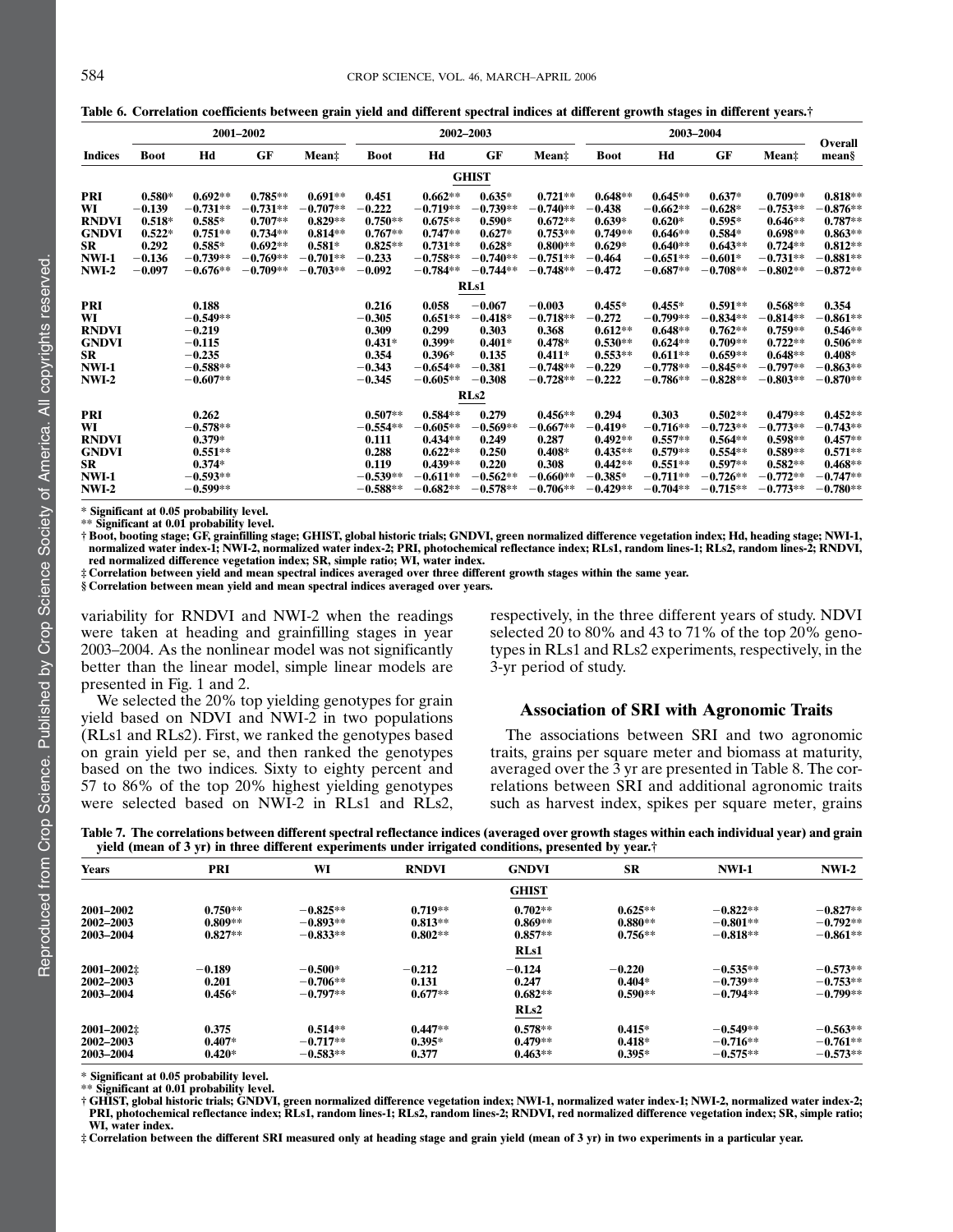

Fig. 2. Relationship between grain yield and normalized water index-2 (NWI-2) in three different experiments in different years where yields of the genotypes were plotted against mean value of the index of three different growth stages within the same year. \*\* Significant at 0.01 probability.

per spike, and 1000-grain weight were also evaluated. In general, the associations between SRI and these four agronomic parameters were low and inconsistent (not shown).

All indices showed significant association with grains per square meter and biomass at maturity in all three experiments. However, the three NIR-based indices were better correlated with these two parameters compared to the other indices in RLs1 and RLs2.

# DISCUSSION

# Genotypic Performance

In this study, we observed a wide range of genetic variation for different spectral indices, as was also shown in earlier studies under irrigated conditions (Ball and Konzak, 1993; Aparicio et al., 2000) and moisturestressed conditions (Aparicio et al., 2000; Royo et al., 2003). For most indices, genotypes could not be distinguished from one another at the booting stage. This could be attributed to a more or less uniformly high LAI at booting, making it difficult for genotypes to be differentiated. Variation among genotypes increased at heading and during grainfilling, quite likely due to a decrease in LAI and differing morphological characteristics of the spikes. Asrar et al. (1984) and Ahlrichs and Bauer (1983) showed that NDVI and NIR reflectance were sensitive to changes in leaf area up to values of LAI 3, after which they reached a plateau. Calderini et al. (1997) reported that wheat under irrigated conditions achieved maximum LAI between the stages of terminal spikelet and booting  $(LAI > 5$  for most of the genotypes), and then decreased toward anthesis. Hatfield (1981), in another study on wheat grown under irrigated conditions, observed only small differences among varieties in NDVI once 100% ground cover was reached, but variability among varieties again increased as the crop cycle progressed, and the highest variability was obtained at maximum head weight due to differences in spike size and/or morphology.

# Effect of Growth Stages

In general, values of PRI, RNDVI, GNDVI, and SR decreased from heading to grainfilling (Table 2). Aparicio et al. (2000) also reported a similar trend of decreasing values for spectral indices (PRI, RNDVI, and SR) with the advancement of growth stages in durum wheat under irrigated conditions. As RNDVI, GNDVI, and SR are indices that combine red, green, and NIR wavelengths, a reduction in LAI would decrease the reflectance of NIR but increase reflectance of visible wavelengths. The overall result would cause a decrease in the values of these three indices at the grainfilling stage. This is consistent with the observation that LAI commonly peaks at the booting stage and decreases as the growth cycle progresses (Calderini et al., 1997; Aparicio et al., 2000).

Values for the NIR-based indices WI, NWI-1, and NWI-2 decreased from booting to heading, and then increased at grainfilling. These indices are based on reflectance at 970 nm, which is a weak water absorbance band (Peñuelas et al., 1993), and on reflectance at 900 nm and 850 nm, which is caused by multiple reflection and scattering of light in the spongy mesophyll structure (Knipling, 1970). The WI shows an inverse relationship with water status at both the canopy and leaf level (Peñuelas et al., 1993, 1997). Water index assesses the

Table 8. Relationship between spectral indices and grains per square meter and biomass at maturity (BM) averaged over 3 yr.†

|                |                        | <b>GHIST</b> |                        | <b>RLs1</b> | RIs2                   |            |  |
|----------------|------------------------|--------------|------------------------|-------------|------------------------|------------|--|
| <b>Indices</b> | <b>Grains</b><br>$m-2$ | BМ           | <b>Grains</b><br>$m-2$ | BМ          | <b>Grains</b><br>$m-2$ | BМ         |  |
| <b>PRI</b>     | $0.754**$              | 0.408        | $0.433*$               | $0.438*$    | 0.308                  | $0.503**$  |  |
| WI             | $-0.624*$              | $-0.576*$    | $-0.688**$             | $-0.816**$  | $-0.625**$             | $-0.775**$ |  |
| <b>RNDVI</b>   | $0.749**$              | $0.609*$     | $0.624**$              | $0.612**$   | $0.423*$               | $0.523**$  |  |
| <b>GNDVI</b>   | $0.759**$              | $0.581*$     | $0.562**$              | $0.549**$   | $0.478**$              | $0.565**$  |  |
| SR.            | $0.673**$              | $0.659**$    | $0.581**$              | $0.580**$   | $0.442**$              | $0.477**$  |  |
| <b>NWI-1</b>   | $-0.633*$              | $-0.582*$    | $-0.704**$             | $-0.820**$  | $-0.628**$             | $-0.781**$ |  |
| <b>NWI-2</b>   | $-0.573*$              | $-0.587*$    | $-0.727**$             | $-0.847**$  | $-0.626**$             | $-0.821**$ |  |

\* Significant at 0.05 probability level.

\*\* Significant at 0.01 probability level.

<sup>†</sup> GHIST, global historic trials; GNDVI, green normalized difference vegetation index; NWI-1, normalized water index-1; NWI-2, normalized water index-2; PRI, photochemical reflectance index; RLs1, random lines-1; RLs2, random lines-2; RNDVI, red normalized difference vegetation index; SR, simple ratio; WI, water index.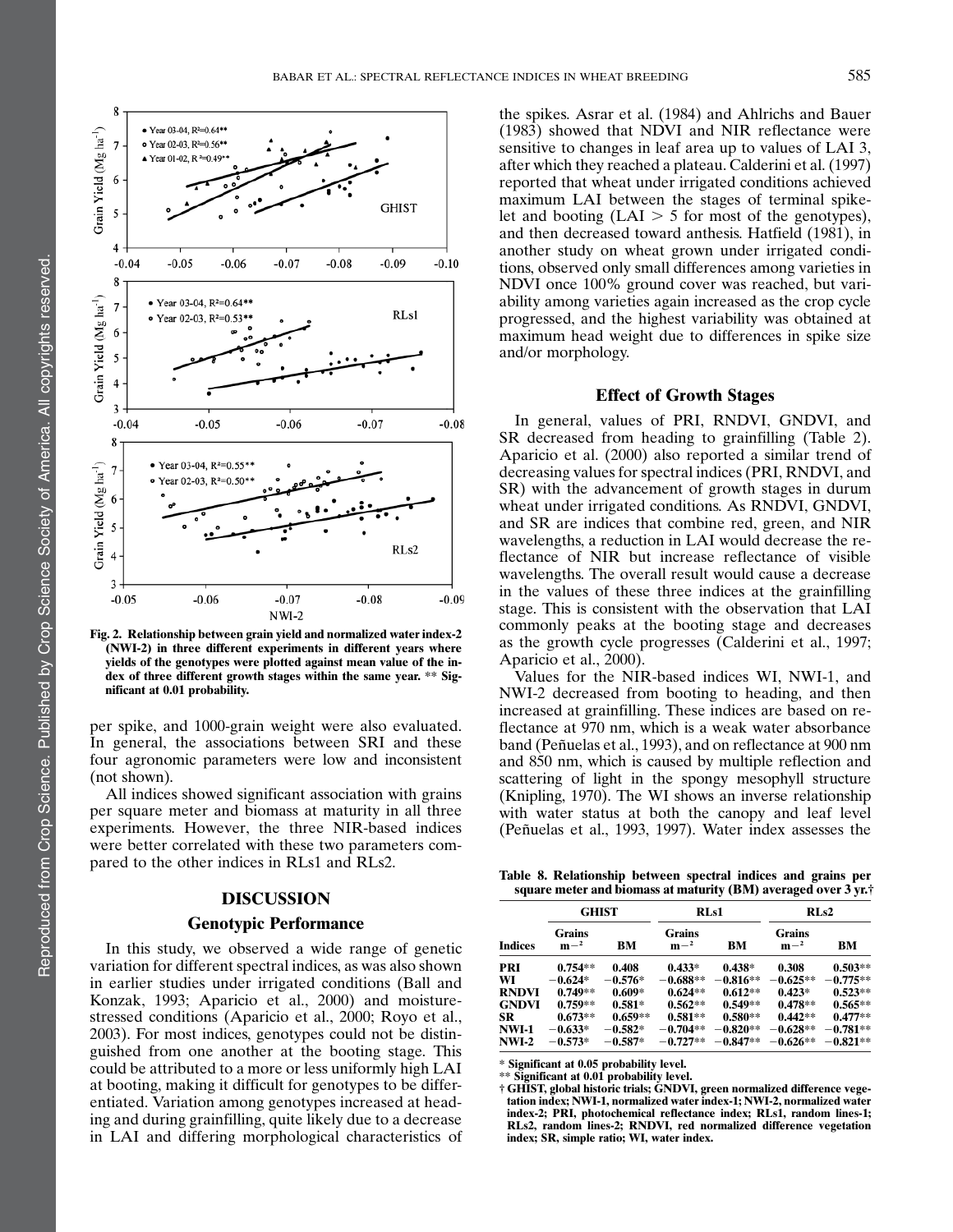changes in relative water content, leaf water potential, stomatal conductance, and canopy temperature in plants (Peñuelas et al., 1993). Based on the values of WI and the other NIR-related indices, it appears that in general the plant canopy contains a higher total amount of water at heading compared to later growth stages. Assessment of fresh and dry biomass made at these growth stages on the above experiments indicated that there was 14 to 22% more water in the canopy at heading than at grainfilling (data not shown).

### Genotype, Growth Stage, and Year Interactions

In this study, we observed significant interaction between growth stages and genotypes in regard to their index values (Table 3). The low association between booting and flowering, and booting and grainfilling for NIR-based indices and PRI (Table 4), indicates that the ranking of genotypes changed between growth stages. On the other hand, RNDVI, GNDVI, and SR showed a higher correlation between booting and flowering and between booting and grainfilling. The interactions of growth stages and indices indicate that care must be taken to identify a suitable growth stage at which the indices will be applied to discriminate most effectively among the genotypes in breeding trials. Aparicio et al. (2002) also reported a significant interaction between growth stages and spectral indices (NDVI and SR) in durum wheat.

### Association of Grain Yield with SRI

Several authors (Ball and Konzak, 1993; Peñuelas et al., 1997; Aparicio et al., 2000; Ma et al., 2001; Royo et al., 2003) have reported on the potential use of different spectral indices (mostly in regard to NDVI and SR) to differentiate genotypes for grain yield under diverse environmental conditions. A large proportion of the variation in yield in barley under three salinity levels was explained by spectral indices (Peñuelas et al., 1997), in soybean with three different planting densities and two different soil types under well-watered conditions (Ma et al., 2001), and in durum wheat under different moisture levels and at different locations (Royo et al., 2003). A large part of the variation being explained in these studies may be driven by the diverse environmental conditions to which the crops were exposed. Royo et al. (2003) reported a very high variability in grain yield of different durum wheat genotypes when SRI were combined across environments in a stepwise regression model (nine different moisture levels, nine field experiments, and nine SRI were considered together), but when individual environments were studied on their own, the amount of variation explained decreased considerably. Their study did not give any clear indication of which SRI were suitable for use under different environmental conditions. However, Aparicio et al. (2000) did show a strong relationship between grain yield and spectral indices under rainfed conditions in durum wheat.

This study includes historical landmark genotypes developed by CIMMYT with high yield capacity and with considerable diversity in morphology, plus different sister lines (RLs) expressing a similarly large range of diversity. Strong, consistent phenotypic correlations were observed between the NIR-based indices and grain yield in all experiments in three successive years. Also, high genotypic correlations between grain yield and the NIR-based spectral indices at the heading and grainfilling stages were observed (genotypic correlation values ranged from  $-0.594$  to  $-0.925$  in the above mentioned three different experiments) (data not shown). The estimation of genotypic correlations was done on small genotypic sample sizes in our study and may not be very reliable, but their magnitude should reflect true population values. This indicates that when using the NIR-based indices, the high amount of variation explained is related to variability among genotypes, and not due to any large environmental effects.

The spectral indices based on NIR (WI, NWI-1, and NWI-2) generally showed negative correlations with yield, increasing in value with the advancement of the crop cycle in all experiments (Table 6). These indices all incorporate an indicator of water status in the canopy. With an increasing amount of water in the plant, a decreasing amount of energy at 970 nm is reflected. Hence, the negative sign of the correlations reflect the fact that an increasingly low water status is associated with decreasing yields. Similar results were reported by Peñuelas et al. (1997) and Royo et al. (2003), both under irrigated and water-stressed conditions in durum wheat and barley.

RNDVI, GNDVI, and SR gave significant positive correlations with grain yield at the heading and grainfilling stages in nearly all cases over the 3 yr. Ball and Konzak (1993) and Royo et al. (2003) reported a significant positive correlation between grain yield and RNDVI at grainfilling for spring and durum wheat under wellwatered conditions. On the other hand, Aparicio et al. (2000) found a significant correlation between grain yield and RNDVI only at the maturity stage, and not at the other growth stages (booting, heading, anthesis, and milk-grain) in durum wheat under irrigated conditions. We have observed that in most cases RNDVI, GNDVI, and SR showed an increasingly higher correlation with grain yield as growth progressed from booting to flowering or grainfilling (Table 6). Also Ma et al. (2001), when studying soybean, found a clear increasing trend in the correlation values between NDVI and grain yield from full flowering  $(R2)$  to seed formation  $(R5)$  at three different planting densities in two soil types under wellwatered conditions.

All indices studied explained the largest amount of the variation when taken at the heading or grainfilling stages. Our results generally agree with the findings of Ma et al. (2001) in soybean and Royo et al. (2003) in durum wheat under well-watered conditions. In our study it is evident that the mean values over different growth stages gave higher correlations with grain yield, which was not reported by previous authors. The three NIR-based indices measure the water status at the canopy level, while RNDVI, GNDVI, and SR measure the greenness of the canopy, and PRI is an indicator of radiation use efficiency in plants. All the indices are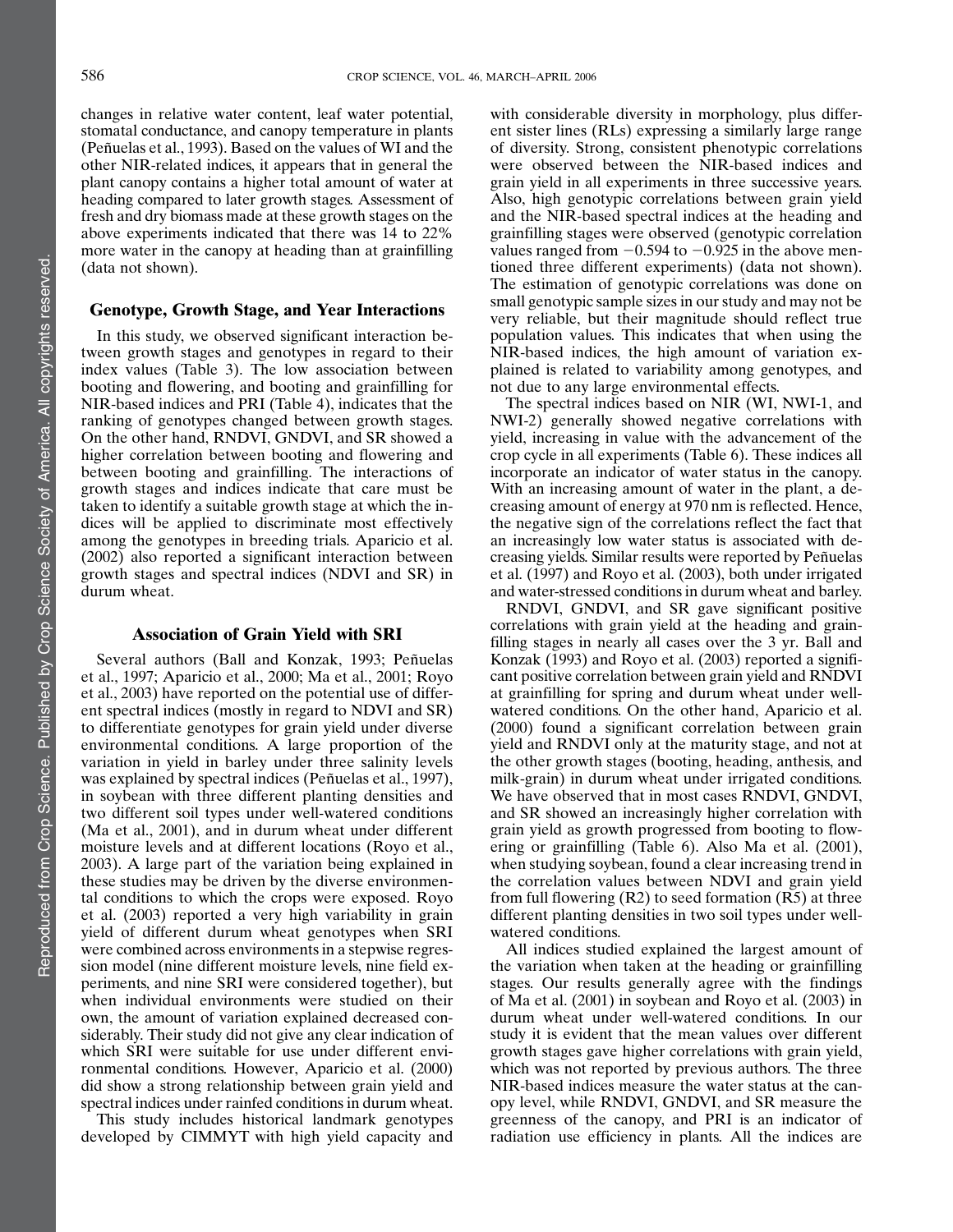indicative of healthy plant conditions in the field. The repeated measurements on the same genotypes at different growth stages basically accumulate information on the health or condition of the genotypes over a period of time. We hypothesize that the mean values of the indices for the different growth stages represent cumulative information on the health of the canopy, which translates into a higher correlation with final grain yield. This may also be an indication that the underlying genetic correlation is stronger than the phenotypic one.

Since the time required to take the SRI data in the field is just 40 to 45 s  $plot^{-1}$ , it would be desirable to take the readings more than once. At a minimum, one measurement at heading and another one at grainfilling might effectively differentiate genotypes for grain yield. Hence, those two stages appear to be the most appropriate time to apply these spectral indices if the objective is to discriminate genotypes for grain yield. Very strong correlations were observed between the overall mean of the SRI and overall grain yield. This strong correlation is also evidence of improved association between SRI and grain yield when more dates were averaged over years and growth stages, which was not reported before.

Our study also demonstrated a high efficiency of the SRI to evaluate the yield performance of genotypes over a period of time, which might be one of the most critical questions for breeders in evaluating a genotype for a particular environment (Table 7). The three NIR-based indices were more successful than others. Our study also showed a very high efficiency for SRI to select superior genotypes for grain yield, and NWI-2 performed better than RNDVI in selecting the top yielding genotypes for grain yield. These results are a definitive indication of the efficiency of NIR-based SRI for selecting superior genotypes for grain yield production.

The performance of the three NIR-based indices was very similar in explaining grain yield variability among genotypes within a year or over a period of time. Normalizing the water index (NWI-1 and NWI-2) did not significantly improve the relationship. Tucker (1979) showed the superiority of a normalized index over a ratio index under water stressed conditions. The normalization partially removed the disturbance caused by external factors such as soil interference, position of sun, illumination, and angle of view. That was not demonstrated in our study. Nonetheless, NWI-2 showed a marginal superiority over the two indices.

# Association of SRI with Agronomic Traits

The association between the SRI and yield components was evaluated with the objective of determining if any particular yield component was driving the association with yield. The specific SRI that were best associated with yield (i.e., the NIR-based indices) also showed a greater correlation with these yield components. This observation is consistent with the fact that in all experiments grain yield, grains per square meter, and biomass showed significant positive correlations among themselves (data not presented). Waddington et al. (1986) and Sayre et al. (1997) clearly demonstrated that grain yield is particularly well correlated with grains per square meter in irrigated spring wheat in studies executed in the same location as used in this study. Therefore, it could be hypothesized that the relationship between NIR-based indices and grains per square meter may be the most important basis of the high relationship between NIRbased indices and grain yield.

# Future Research Goals

Using an indirect selection tool is appropriate if the genetic correlation between the selected and unselected traits is very high, the heritability is much higher for the selected trait than for the unselected trait, and the correlated response in the unselected trait based on the selected trait is higher than the direct response to selection of the unselected trait (Falconer, 1989). In practice, this combination is rarely obtained. It is also important to consider the time and cost involved in using indirect selection tools compared to the use of grain yield per se as a selection criterion. A research project is currently underway to estimate heritability, expected genetic gain, correlated response to selection for grain yield estimated from the SRI, and the efficiency of selecting superior genotypes for grain yield based on SRI compared to the selection of superior genotype based on yield per se at different geographic locations and at different moisture conditions under the supervision of Oklahoma State University and CIMMTY, Mexico. Efforts are ongoing to develop a new lightweight spectral sensor to take measurements for these NIR-based indices in the field. The new sensor (approximate cost US\$ 4000–5000) will facilitate faster measurements in the field compared to the spectroradiometer (cost US\$ 30 000) used in the current studies and will bring down the current cost of equipment to a minimum level. These improvements should facilitate the adoption of this selection criterion by breeders and enhance their ability to discriminate genotypes for grain yield in the breeding trials.

### CONCLUSIONS

Spectral reflectance indices have shown the potential to differentiate genotypes for grain yield in this study with different types of breeding lines of spring wheat under irrigated conditions. The best growth stages to apply the indices to differentiate genotypes for grain yield were heading and grainfilling. Comparing various indices, the indices based on NIR (WI, NWI-1, and NWI-2) demonstrated consistently higher levels of association and explained a higher proportion of the variability for grain yield compared with the other spectral indices (RNDVI, GNDVI, SR, and PRI). The NIR-based index (NWI-2) showed a very high efficiency in selecting superior genotypes in different experiments. The correlations in random populations confirm a genetic basis or link between yield and the physiological characteristics indicated by SRI.

### ACKNOWLEDGMENTS

This research was partially funded by Oklahoma Wheat Research Foundation (OWRF), Oklahoma Wheat Commission,